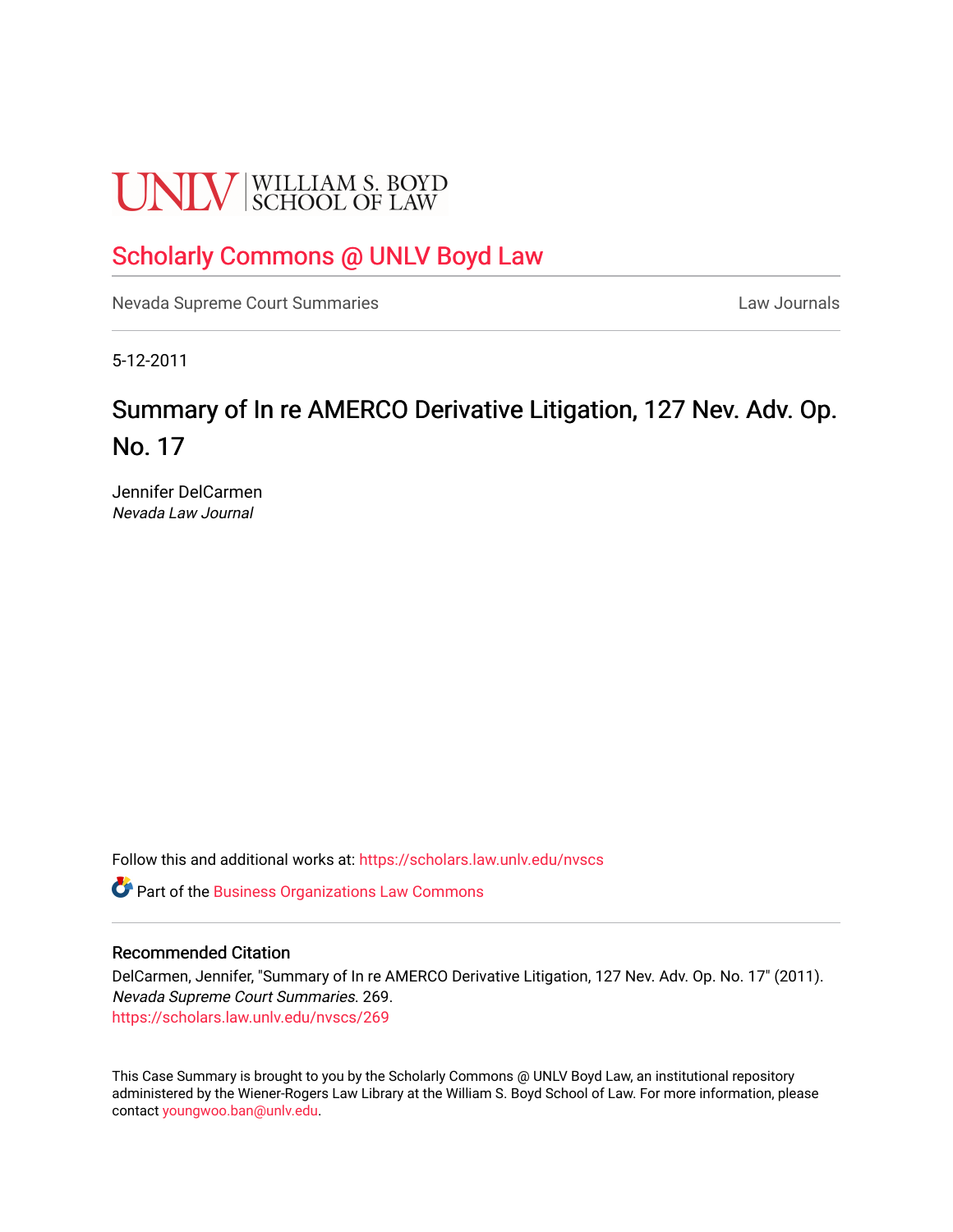# *In re AMERCO Derivative Litigation,* 127 Nev. Adv. Op. No. 17 (May 12, 2011)<sup>1</sup> CORPORATE LAW – SHAREHOLDER DERIVATIVE ACTION

# **Summary**

An appeal from an order to dismiss a shareholder derivative claim.

# **Disposition/Outcome**

The district court's dismissal affirmed in part because a prior settlement barred certain claims and Appellants failed to plead sufficient facts for certain causes of action. The district court"s dismissal reversed in part because the court incorrectly conflated the concepts and standing and *in pari derilicto* and Appellants sufficiently plead facts for other causes of action.

# **Factual and Procedural History**

Leonard Shoen founded AMERCO, a Nevada corporation, in 1945. AMERCO is the parent company of the wholly owned subsidiary U-Haul International Inc. ("U-Haul"). Through U-Haul, AMERCO rents trucks, trailers and storage units to the public. Amerco Real Estate Corporation ("AREC"), another subsidiary of AMERCO, controls the purchase, sale, and lease of properties used by AMERCO. Leonard eventually transferred most of his AMERCO stock to his children.

In 1993, Leonard Shoen"s sons Joe, James and Mark Shoen formed two SAC entities to serve as real estate holding corporations and evenly split the common stock. About one year later, Joe and James sold their stock to Mark (allegedly for one-hundred dollars) and filed for personal bankruptcy. The two SAC entities were merged to form a new SAC entity. Many additional SAC corporations and partnerships were formed thereafter, with Mark controlling each one.

In 2002 and 2003, Leonard Shoen"s son Paul Shoen and other AMERCO shareholders ("Appellants") filed individual derivative suits against Joe, James, Mark, multiple SAC entities, and current and former AMERCO directors ("Respondents"). The suits were consolidated. Appellants alleged Respondents breached their fiduciary obligations to AMERCO by engaging in improper and unfair transactions with SAC entities to AMERCO"s detriment. Respondents filed, and the district court granted, a motion to dismiss for failure to adequately plead demand futility. Appellants appealed to the Supreme Court of Nevada and the Court clarified the pleading requirements for shareholder derivative suits and remanded the case for further proceedings on demand futility.

The Court also permitted Appellants to file an amended complaint. In the amended complaint, Appellants alleged: (1) breach of fiduciary duty of loyalty by engaging in self dealing against all directors; (2) aiding and abetting a breach of the fiduciary duty of loyalty and unjust enrichment against the SAC entities; (3) usurpation of corporate opportunities against Mark; and against all respondents: (4) engaging in ultra vires acts; (5) wrongful interference with AMERCO"s prospective economic advantage; (6) abuse of control. Appellants sought to end and unwind a series of transfers of storage properties and two hundred million from AMERCO to SAC.

<sup>&</sup>lt;sup>1</sup> By Jennifer DelCarmen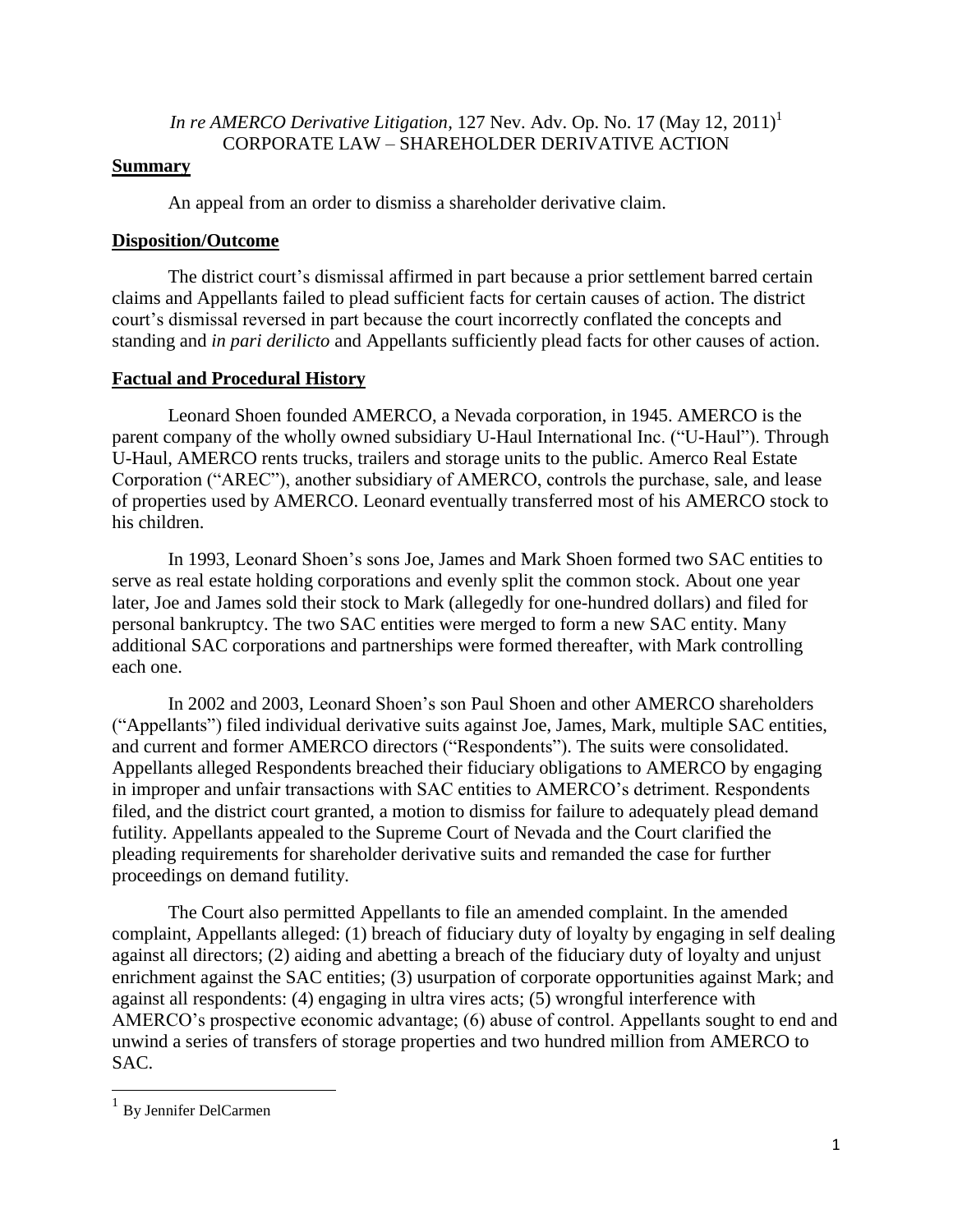In the amended complaint, Appellants also set forth three reasons why the AMERCO and SAC transactions were improper. First, AMERCO sold properties to SAC at unfairly low prices and failed to seek approval for these transactions from the board of directors of AMERCO. Second, AMERCO financed these purchases by SAC by providing over six hundred million in non-recourse loans. Some of the loans were made when AMERCO was in need of the capital for its own business. Third, AMERCO entered into management agreements pursuant to which U-Haul operated self-storage facilities on behalf of SAC entities. U-Haul was responsible for running the self-storage businesses and in return received a management fee equal to 6% of the gross revenue generated. Appellants alleged this arrangement was inequitable because Mark and the SAC entities keep the remaining 94% of revenue generated.

Appellants further alleged that from 1995-2002 AMERCO"s public filings misled shareholders by referring to the SAC entities in a confusing and distorted manner. AMERCO"s public filings also failed to disclose the amount of revenue collected from the SAC entities and the SAC transactions. Also, Appellants alleged a demand on the board would be futile because a majority of the board had a material interest in the subject of the demand. Further, Joe, James, and Mark dominated and controlled the AMERCO board; thus, the board is not independent of them.

AMERCO, through its board of directors, filed a motion to dismiss for failing to allege demand futility adequately. All other Respondents filed motions to dismiss because the claims were barred by the Goldwasser settlement, the in pari delicto doctrine, failure to state a claim on which relief could be granted, and the statute of limitations had run.

The Goldwasser settlement arose out of a 1994 shareholder derivative suit on behalf of AMERCO against AMERCO management, which included Joe, James, and Mark. AMERCO shareholders originally sued in 1988 challenging a stock transaction that gave Joe, James, and Mark control. The 1988 suit resulted in the shareholders winning billions in a jury trial. The shareholders brought the subsequent 1994 shareholder derivative suit in part to obtain an injunction to prevent Joe, James, and Mark from causing AMERCO to indemnify them from the 1988 judgment. The Goldwasser plaintiffs were also concerned about AMERCO"s transactions with SAC entities. In 1995, the parties settled the 1994 suit. The settlement included a release clause that released claims and matters related to the SAC transactions.

The district court initially denied AMERCO"s motion to dismiss for failing to allege demand futility because appellants had shown a majority of AMERCO"s board of directors were interested in the SAC transaction. However, after a hearing on the alternative bases for dismissal, the district court granted the motion to dismiss because the Goldwasser settlement barred claims arising out of the SAC transactions and AMERCO had participated in the challenged transactions.

#### **Discussion**

#### *Standard of review*

When reviewing a motion to dismiss, all factual assertions in the complaint are considered to be true and all reasonable inferences are drawn in favor of the plaintiff.<sup>2</sup> A order to

<sup>&</sup>lt;sup>2</sup> Shoen v. SAC Holding Corp., 122 Nev. 621, 635; 137 P.3d 1171, 1180 (2006).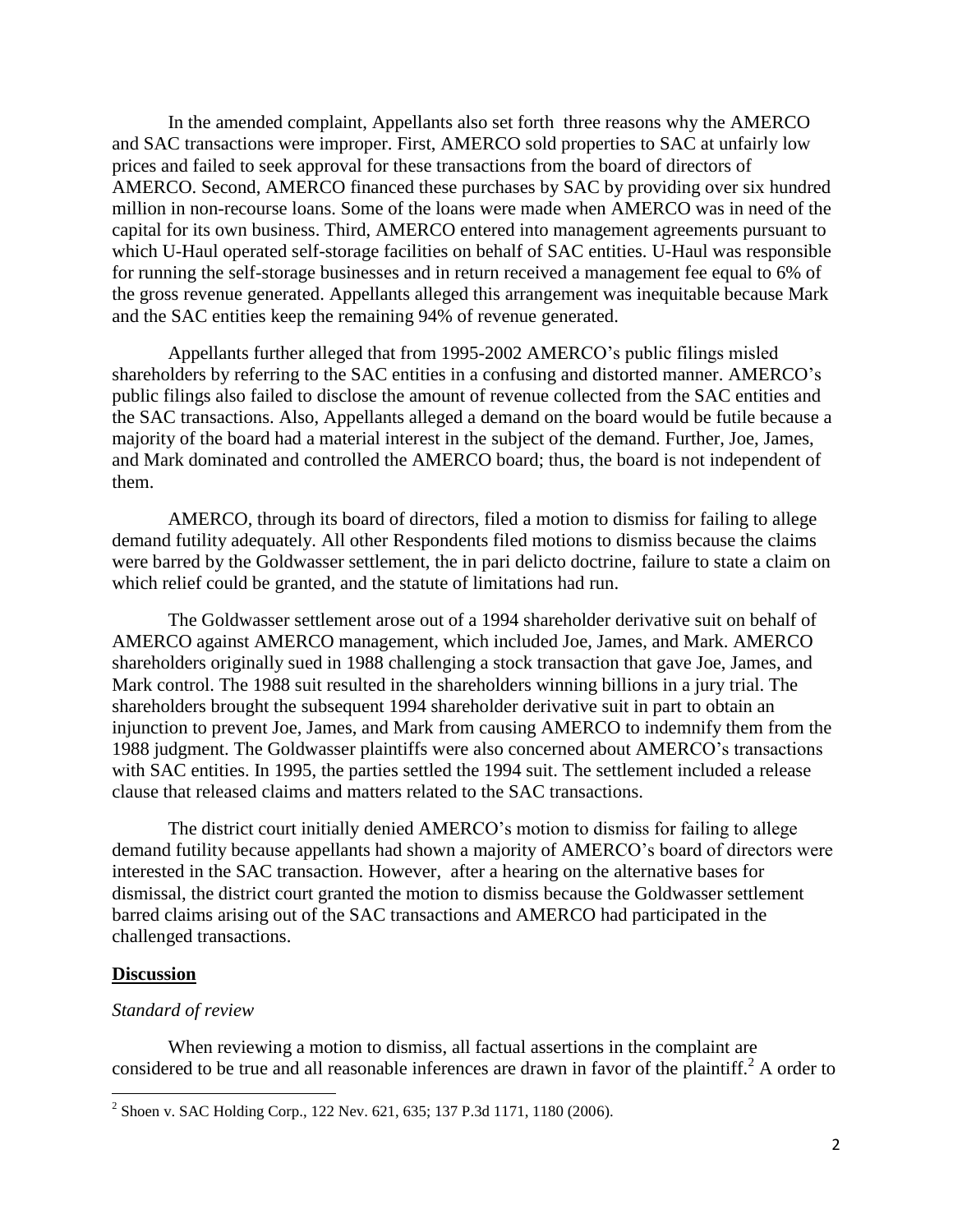dismiss is "rigorously reviewed."<sup>3</sup> If any set of facts entitle plaintiffs' to relief, the complaint survives dismissal.<sup>4</sup> All legal determinations by the district court receive a de novo review.<sup>5</sup>

# *The Goldwasser Settlement*

The Court began its analysis by noting that contract interpretation issues receive de novo review.<sup>6</sup> Settlement agreements are contracts and thus "governed by...contract law."<sup>7</sup> When a release is unambiguous, it is construed from the language contained within.<sup>8</sup> While the ultimate goal is to effectuate contracting parties intent, the Court will only consider circumstances surrounding the agreement when the intent is not clearly expressed in the contractual language.<sup>9</sup> Unless specifically contracted for, contractual release terms typically do not apply to future causes of action.<sup>10</sup>

The Goldwasser settlement's definition of released claims referred to any claims that were, or could have, been asserted in the litigation, including unknown claims. The settlement further states it "fully, finally, and forever settled and released claims…which now exist or heretofore have existed."

The express language of the Goldwasser settlement referred to an intent to release only claims that existed at the time of signing the settlement. Further, the settlement agreement lacks language indicating an intent to bar future claims. The clear and explicit terms of the release bar any claims that were in existence of the time of signing the Goldwasser settlement, including claims relating to the two SAC entities that existed at the time. However, the settlement agreement does not bar any claims that arose after the date of the release. Thus, the Court affirmed the district court"s dismissal of appellant"s derivative claims relating to pre-Goldwasser SAC transactions, but reversed the district court's order finding post-Goldwasser SAC transactions were barred by the Goldwasser settlement.

# *The in pari delicto Defense*

The district court imputed Respondents" actions to AMERCO and then relied on the *in pari delicto* defense to preclude the derivative shareholder claims because AMERCO participated in the transactions. The Supreme Court of Nevada stated the district court incorrectly conflated the concepts of standing and the *in pari delicto* defense. Standing and the *in pari delicto* equitable defense are separate issues that warrant distinct analysis. Generally, standing requires a "case or controversy" and a prudential requirement.<sup>11</sup> Although state courts do not have constitutional Article III standing, Nevada has a historical requirement of a justiciable controversy in order for a party to obtain judicial relief.<sup>12</sup> The collusion of corporate insiders

5 *Id.*

 $\overline{\phantom{a}}$ 3 *Id.*

<sup>4</sup> Buzz Stew, LLC., v. City of N. Las Vegas, 124 Nev. 224, 228; 181 P.3d 670, 672 (2008).

 $6$  May v. Anderson, 121 Nev. 668, 672; 119 P.3d 1254, 1257 (2005).

 $^{7}$  Mack v. Estate of Mack, 125 Nev. 80, 95; 206 P.3d 98, 108 (2009).

<sup>8</sup> Chwialkowski v Sachs, 108 Nev. 404, 406; 834 P.2d 405, 406 (1992).

<sup>&</sup>lt;sup>9</sup> Sheehan & Sheehan v. Nelson Malley & Co., 121 Nev. 481, 487-88; 117 P.3d 219, 223-224 (2005).

<sup>10</sup> Clark v. Columbia/HCA Info. Servs., 117 Nev. 468, 480; 25 P.3d 215, 223-24 (2005).

<sup>&</sup>lt;sup>11</sup> Official Comm. of Unsecured Creditors v. R.F. Lafferty & Co., Inc.,  $267$  F.3d 340, 346 (3d Cir. 2000).

 $12$  Doe v. Bryan, 102 Nev. 523, 525; 728 P.2d 443, 444 (1986).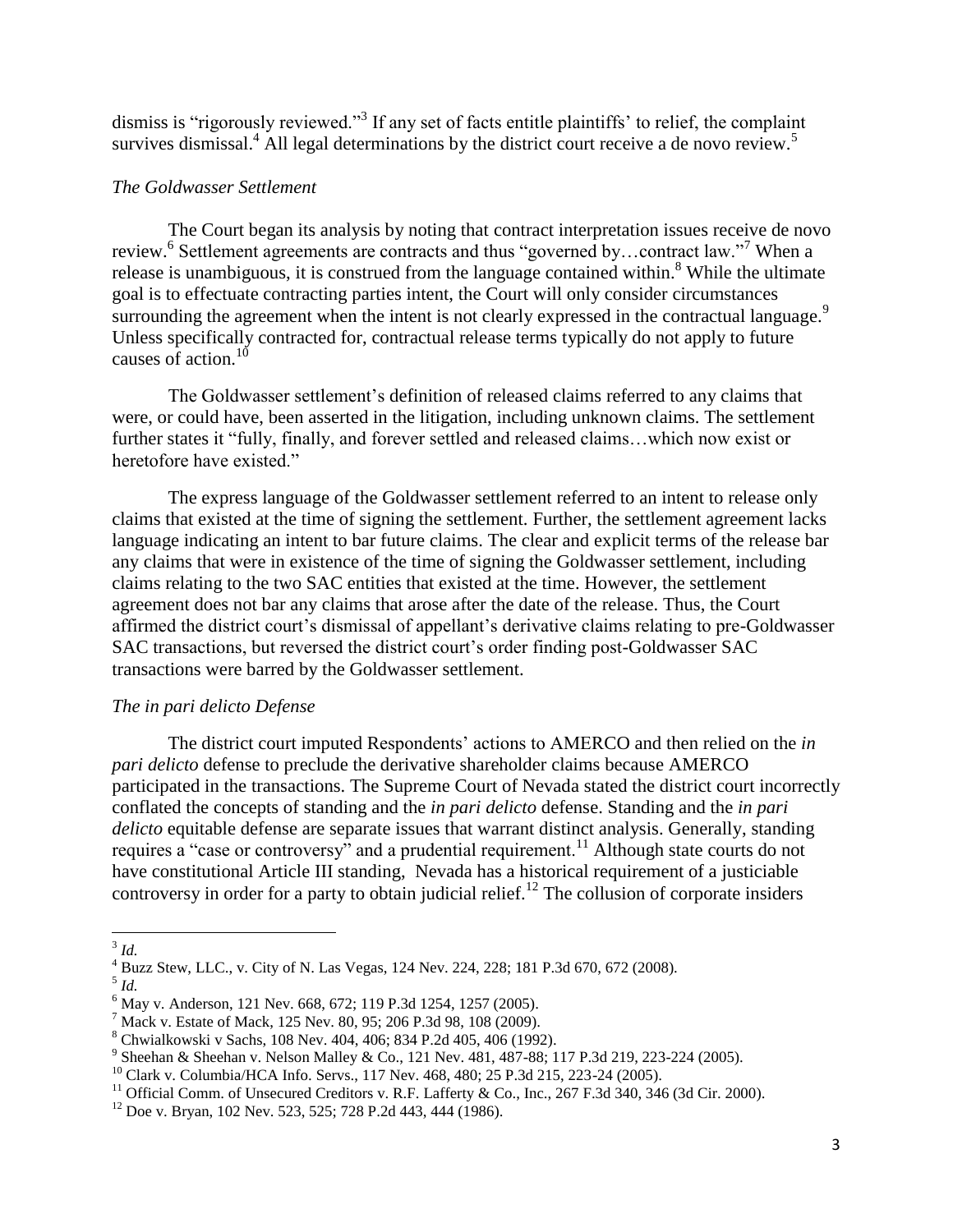does not deprive the corporation of standing, but may allow for the assertion of an equitable defense (*in pari delicto)*. <sup>13</sup> Thus, the district court improperly concluded AMERCO"s participation in wrongdoing divested it of standing.

After finding the district court erred in dismissing the claims due to lack of standing, the Court then clarified Nevada"s approach to the *in pari delicto* doctrine. The doctrine prevents recovery when the party who suffered injury participated in the wrongdoing. The rationale behind this doctrine is that society lacks an interest in providing accounting between wrongdoers.<sup>14</sup> In addition, permitting corporations to sue their co-conspirators would "diminish" board"s incentive to supervise their own agents."<sup>15</sup> To assess whether *in pari delicto* applies in shareholder derivative suits, a court must first determine whether the acts of the director or officer are imputed to the corporation and, if so, address the elements of the *in pari delicto* defense.

The Court recognized that basic corporate agency law allows actions of corporate agents to be imputed to the corporation.<sup>16</sup> This encourages careful selection and monitoring of those chosen to act on the corporation's behalf.<sup>17</sup> However, if agents are acting on their own behalf, their actions will not be imputed to the corporation.<sup>18</sup> This exception is referred to as the "adverse interest" exception. While Nevada previously recognized the exception, the Court never set forth its proper application and took this opportunity to do so now.

The Court held that, under the "adverse interest" exception, the agent's actions must be completely and totally adverse to the corporation to invoke the exception. The exception is narrow. The rule avoids ambiguity when there is a benefit to both the wrongdoer and the corporation.<sup>19</sup> A mere conflict of interest will not invoke the exception.<sup>20</sup>

The Court then recognized a limited exception to the "adverse interest" exception, the "sole actor" rule. If the agent is the sole agent or shareholder of a corporation, then his acts are imputed to the corporation. The Court stated the rule also applies when there are multiple owners/managers each engage in fraud against the corporation. The agent"s knowledge is imputed in such circumstances because the "principal and agent are virtually the same person."<sup>21</sup>

In deciding the role of the innocent decision-makers, the Court considered other courts approaches. These approaches include assessing how much control the innocent decision-maker had to thwart the fraud, the amount of authority bestowed upon the agent, and the irrelevancy of innocent-decision makers. $^{22}$  The Court concluded that since the "sole actor" rule imputes

<sup>&</sup>lt;sup>13</sup> In re Senor Cottages of Am. LLC., 482 F.3d at 1003; Am. Int'l. Group, Inc. v. Greenberg 965 A.2d 763, 824 n. 234 (Del. Ch. 2009).

<sup>14</sup> Am. Int"l. Group Inc. v. Greenberg, 976 A.2d 872, 883 (Del. Ch. 2009); *Official Comm. of Unsecured Creditors,* 267 F.3d at 354.

<sup>15</sup> *Id.* at 883.

<sup>&</sup>lt;sup>16</sup> Strohecker v. Mut. Bldg. & Loan. Ass'n., 55 Nev. 350, 355; 34 P.2d 1076, 1077 (1934).

<sup>&</sup>lt;sup>17</sup> Am. Int'l. Group, Inc. v. Greenberg 965 A.2d 763, 825 at n. 237 (Del. Ch. 2009).

<sup>18</sup> Keyworth v. Nev. Packard Mines Co., 43 Nev. 428, 439; 186 P. 1110, 1113 (1920).

<sup>19</sup> Kirschner v KPMG LLP., 938 N.E.2d 941, 952 (N.Y. 2010).

<sup>20</sup> *Id.*

<sup>21</sup> *In re* Mediators, Inc. v. Manney, 105 F.3d 822, 827 (2d Cir. 1997).

<sup>&</sup>lt;sup>22</sup> *In re* 1031 Tax Group, LLC., 420 B.R. 178, 202-03 (Bankr. S.D. N.Y. 2009); Baena V. KPMG LLP., 453 F.3d 1, 8-9 (1st Cir. 2006); Breeden v. Kirkpatrick & Lockhart, LLP., 268 B.R. 704, 709-10 (S.D. N.Y. 2001).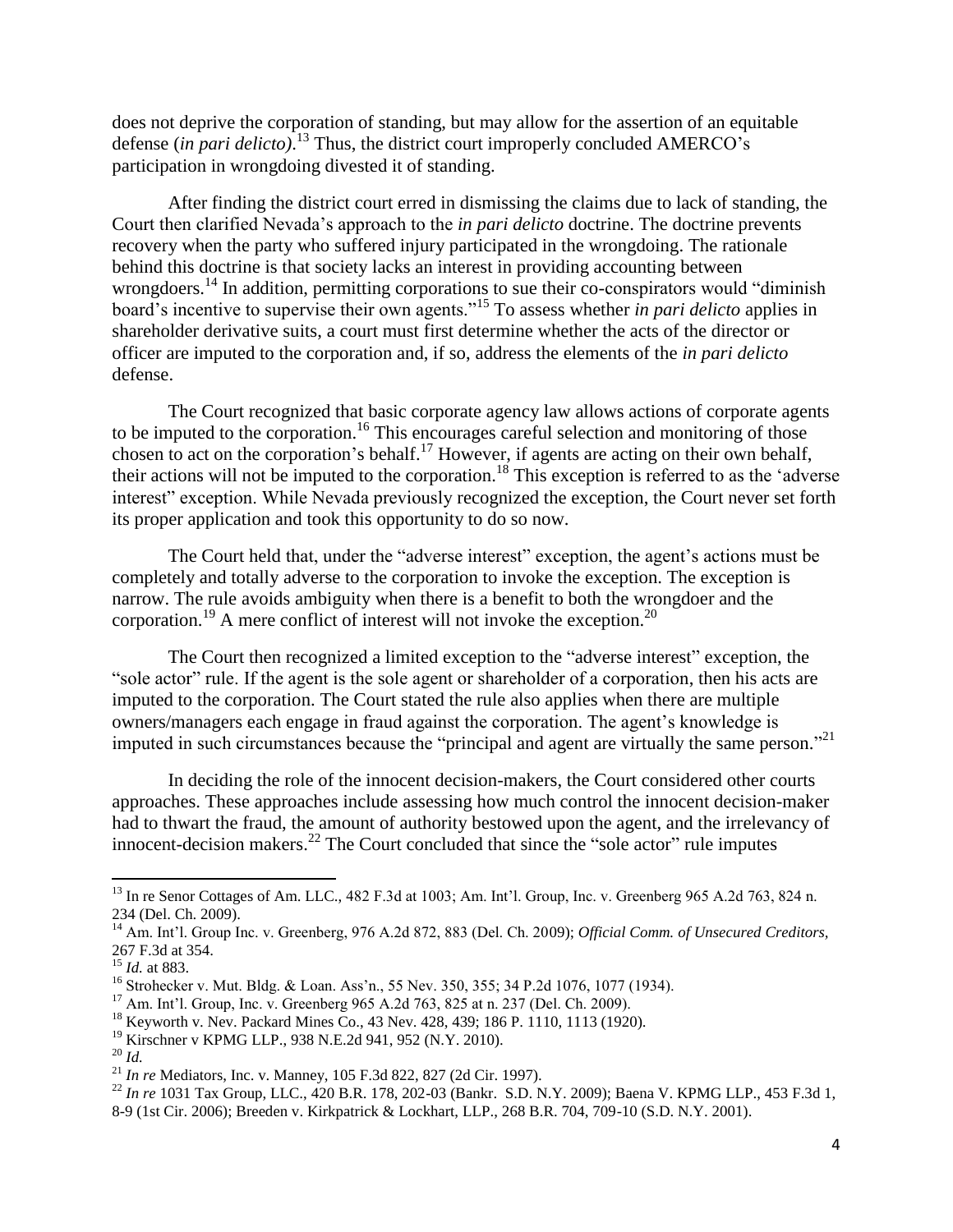conduct otherwise subject to the "adverse interest" exception when the agent and the corporation are indistinguishable, the proper analysis is that the presence of innocent decision-makers is only relevant to assess whether there is a sole actor.

The Court then determined the actions of Respondents could be imputed to AMERCO because they were agents of the corporation and the "adverse interest" exception (and thus, the "sole actor" rule) did not apply to this case. The Court pointed out Appellants" did not allege that Respondents totally abandoned AMERCO"s interests. While Respondents" actions benefitted them, they also benefitted the corporation, as evidenced by the management agreement. The allegations show less than total abandonment of AMERCO"s interests.

However, the imputation of the acts did not end the Court"s inquiry into the *in pari delicto* defense. The defense should not preclude a shareholder derivative suit if: (1) the public could not be protected because the transaction is complete; (2) no serious moral turpitude is involved; (3) the defendant is the one guilty of the greatest moral fault; and (4) applying the rule will result in defendant being unjustly enriched at the expense of plaintiff.<sup>23</sup> The Court then remanded the issue back to the district court to assess the factors and determine whether the defense may assert it in this case.

#### *Demand Futility*

Pursuant to NRCP 23.1, persons filing a shareholder derivative suit face a heightened pleading requirement. Shareholders either must state with particulars the demands made on the board to take corrective action and why it failed to obtain such action, or give reasons why such a demand was not made. If the pleading requirement is not satisfied, the suit is dismissed for failure to state a claim upon which relief may be granted.

To determine whether a demand on the board is excused Nevada either applies the *Aaronson* test or the *Rales* test.<sup>24</sup> The *Aaronson* test applied when the wrong was a business decision of the board.<sup>25</sup> The *Rales* test applies when the board considering the demand is not implicated in the challenged transaction.<sup>26</sup> Since there were no challenges to board decisions, the Court held the *Aaronson* test does not apply; rather, the *Rales* test does.

Under the *Rales* test, a court must evaluate whether particularized facts in the complaint raise reasonable doubt that the board could exercise its independent and disinterested judgment.<sup>27</sup> Directors' impartiality either can be shown by demonstrating a majority are beholden to potentially liable directors or would be materially affected in a manner not shared by the corporation and the stockholders.<sup>28</sup> Mere threats of holding directors who approve the wrongdoing liable is not enough.<sup>29</sup> If at least half of the board members are interested, a demand is not required. $30$ 

 $\overline{a}$ 

<sup>&</sup>lt;sup>23</sup> Shimrak v. Garcia-Mendoza, 112 Nev. 246, 252; 912 P.2d 822, 826 (1996).

<sup>&</sup>lt;sup>24</sup> Aaronson v Lewis, 473 A.2d 805, 814 (Del. 1984); Rales v Blasband, 634 A.2d 927, 936 (Del. 1993).

<sup>&</sup>lt;sup>25</sup> Shoen v. SAC Holding Corp., 122 Nev. 621, 636; 137 P.3d 1171, 1181 (2006).

<sup>26</sup> *Id.* at 638-39; 1183.

<sup>27</sup> *Id.* 642; 1185.

<sup>28</sup> *Id.* 639; 1183.

<sup>29</sup> *Id.* 639-40; 1183.

<sup>30</sup> Beneville v York, 769 A.2d 80, 86 (Del Ch. 2000).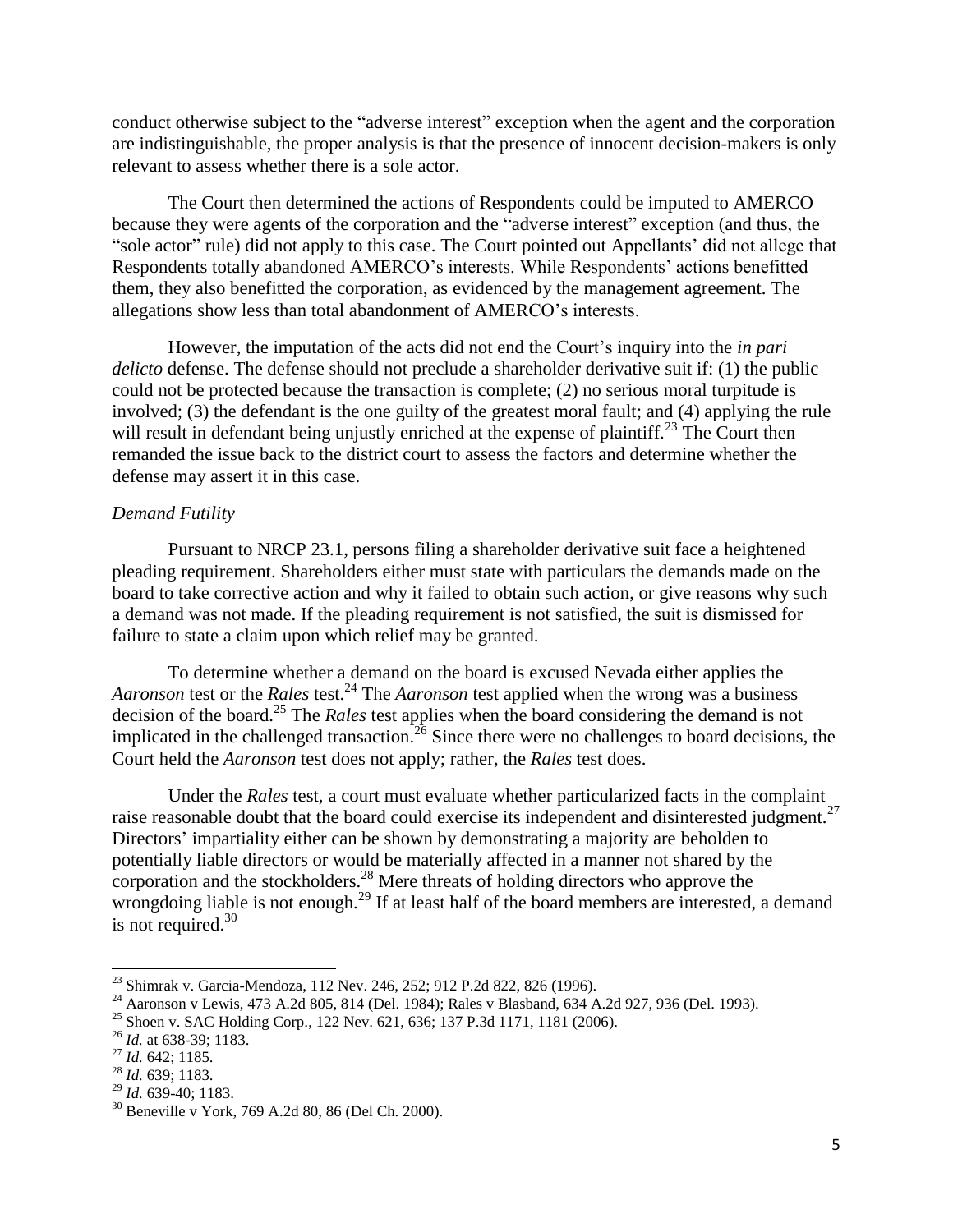The Court then considered whether at least half of AMERCO"s eight member board were interested. Appellants alleged that board members Bayer, Carty, and Dodds all filed false annual AMERCO reports. Appellants further alleged that while Bayer was president of AREC, he approved the sale of 100 properties to SAC at unfair prices and used AREC resources to aid SAC in the purchase of self-storage properties without disclosing the information to AMERCO stockholders. In his capacity as director of another AMERCO subsidiary, Bayer approved over 100 million in non-recourse loans to SAC, which SAC used to purchase AREC properties, and concealed the nature and scope of AMERCO relationship with SAC entities.

Appellants further alleged that Carty and Dodds, acting as directors of U-Haul, authorized millions in non-recourse loans to SAC entities. Moreover, as directors of AREC, Carty and Dodds consented to the sale of hundreds of properties to the SAC entities. Appellants also alleged that Joe, James, and Mark so dominated and controlled the AMERCO board that the three men would never act out against them because the Shoen brothers had the power to fire them and end their pension benefits.

In addition, Appellants alleged that Carty and Dodds had close personal relationships with Joe, James and Mark Shoen. Carty was Mark and Joe"s close uncle and a father figure to the men. Close familial relationships such as these create doubt regarding impartiality.<sup>31</sup> Appellants further alleged Carty always sided with Joe and James Shoen during the family feud and was even placed back on the AMERCO board by Joe after a different Shoen brother had fired him. Finally, Appellants alleged Dodds had supported Joe Shoen throughout the family feud and was rewarded by being chosen by Joe to purchase some of the AMERCO stock. Dodds did not have enough money to purchase the stock so Joe and the AMERCO board loaned him the money.

Viewing all allegations as true, the Court concluded that five members of AMERCO"s eight member board were interested. Consequently, Appellants alleged sufficient facts demonstrating a demand on the board would be futile.The Court then remanded to the district court for an evidentiary hearing to determine as a matter of law whether the demand was, in fact, futile.

#### *Sufficiency of the Complaint*

The Court turned its attention to whether Appellants sufficiently pleaded their causes of action. Appellants alleged the directors of AMERCO breached their fiduciary duty of loyalty by self-dealing and usurping corporate opportunities and SAC entities aided and abetted these breaches. The duty of loyalty requires directors, in good faith, to put the corporation's and its shareholders' interest first.<sup>32</sup> To prove breach of fiduciary duties, Appellants must prove directors actions or failure to act was a breach and the breach involved intentional misconduct, fraud, or a knowing violation of the law.<sup>33</sup> Since this claim includes allegations of fraud, the claim must be stated with particularity.<sup>34</sup>

The Court next examined whether Appellants had set forth a claim for breach of the fiduciary duty of loyalty as to Mark Shoen. Appellants alleged that Mark was self-interested in

 $31$  Harbor Fin. Partners v. Huizenga, 751 A.2d 879, 889 (Del. Ch. 1999).

<sup>32</sup> *Shoen,* 122 Nev. at 632; 137 P.3d at 1178.

<sup>&</sup>lt;sup>33</sup> Nev. Rev. Stat. 78.138(7) (2007).

 $34$  Nev. R. CIv. P. (9)b (2007).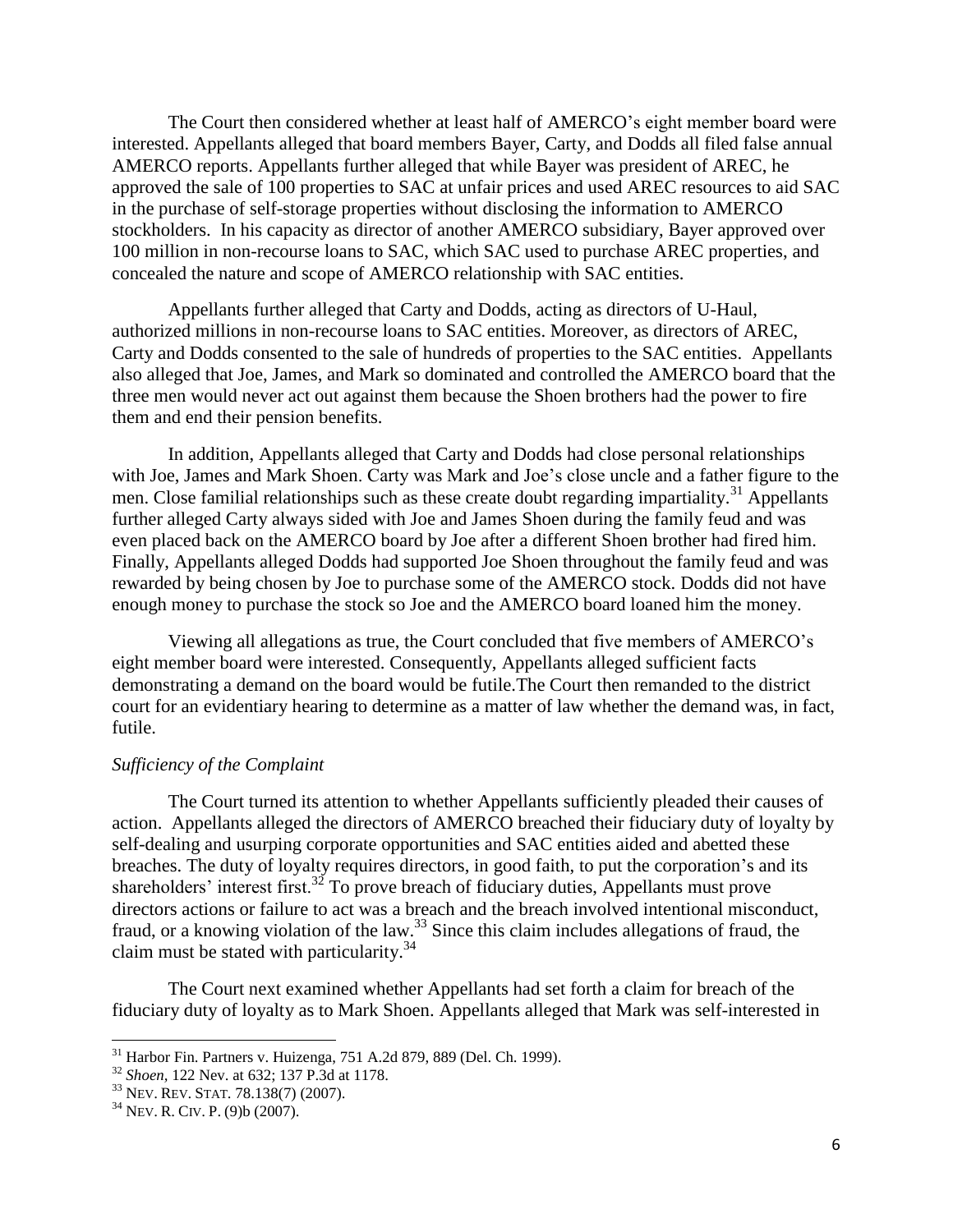the transfer of AMERCO assets to SAC entities and placed his interest above AMERCO"s by causing AMERCO to sell properties to SAC at below market prices. Appellants further alleged that Mark usurped AMERCO"s corporate opportunities because he used knowledge he gained as an officer of AMERCO to cause SAC to purchase properties AMERCO was interested in and without obtaining disinterested director approval. Based on these facts, the Court determined Appellants had set forth a claim for breach of the fiduciary duty of loyalty for which relief could be granted against Mark Shoen.

The Court focused next on the breach of fiduciary duty claim against the remaining directors. Appellants claimed that the below market sale of Joe and James Shoen"s stock in SAC entities to Mark Shoen led to the inference they had a continuing pecuniary interest. The Court found, however, that this allegation did not meet the heightened pleading standard and therefore affirmed the dismissal of the claim in regards to Joe and James Shoen. Appellants also alleged the other AMERCO directors breached their fiduciary duty because they filed public filings that contained insufficient information. The Court found this allegation did not rise to level of intentional misconduct or fraud, and consequently affirmed the dismissal of the claim against the other directors.

The Court then took the opportunity to recognize a claim for aiding and abetting a breach of fiduciary duty. The Court adopted the Delaware standard. Under this standard, Appellants must show: (1) fiduciary relationship; (2) breach; (3) third-parties knowing participation in the breach; and  $(4)$  damages resulting from the breach.<sup>35</sup> Since Mark Shoen owned and controlled the SAC entities, The court held the claim against the SAC entities for aiding and abetting a breach of fiduciary duty was improperly dismissed by the district court.

The Court next discussed the dismissal of Appellants' ultra vires claims. An act is ultra vires if it goes beyond the powers allotted by the articles of incorporation or state law.<sup>36</sup> As long as the act is within corporate power, it does not matter if the act was done without authority or in an unauthorized manner.<sup>37</sup> Appellants alleged that the directors acted in violation of the articles of incorporation when it conducted business without prior shareholder approval. However, AMERCO"s articles of incorporation permits such actions as long as the directors obtained shareholder approval. Thus, the acts were unauthorized, but not ultra vires.

The next allegation the Court considered was wrongful interference with prospective economic advantage against all Respondents. To show wrongful interference, five factors must be proved: (1) prospective contractual relationship between plaintiff and third party; (2) defendants knowledge; (3) preventing the relationship with intent to harm plaintiff; (4) no privilege of justification for defendant actions; and (5) actual harm resulting from defendants conduct.<sup>38</sup> Since this claim is not based on fraud, it is only subject to a general pleading requirement.<sup>39</sup> Appellants alleged: (1) AMERCOhad prospective relationships with customers who would have rented storage facilities from U-Haul, (2) Respondents were aware and acted with intent to harm AMERCO, (3) AMERCO sold properties at below market prices to SAC

 $\overline{a}$ 

<sup>&</sup>lt;sup>35</sup> Malpiede v. Townson, 780 A.2d 1075, 1096 (Del. 2001).

<sup>36</sup> *Shoen,* 122 Nev. at 643; 137 P.3d at 1185.

<sup>37</sup> *Id.* at 643; 1186.

<sup>38</sup> Wichinsky v. Mosa, 109 Nev. 84, 87-88, 847 P.2d 727, 729-30 (1993).

<sup>39</sup> NEV. R. CIV. P. 8(a) (2007).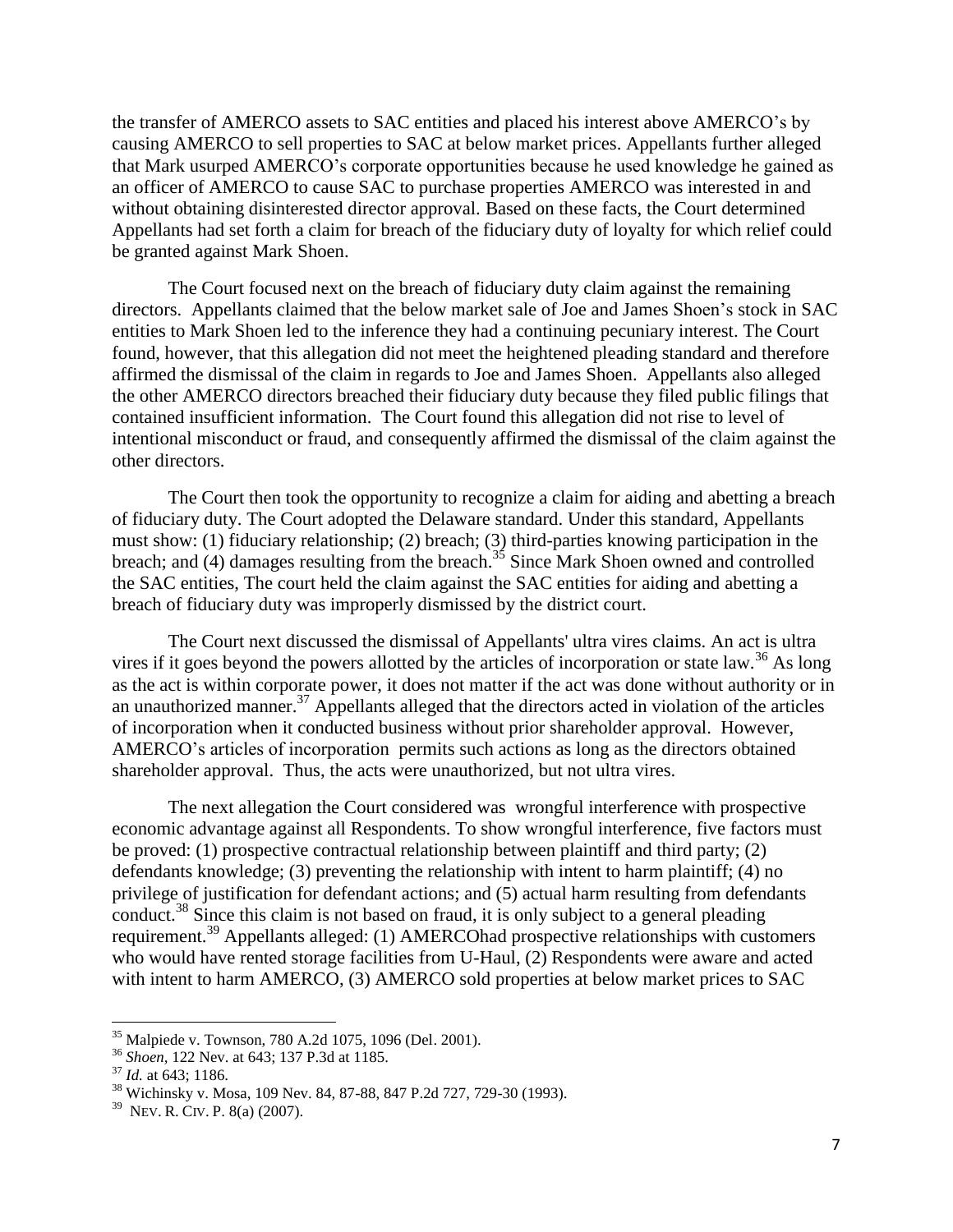preventing AMERCO from realizing the profit it would have, and (4) the shareholders suffered irreparable harm. Based on these allegations, the Court held appellants stated enough to sustain this claim.

The last cause of action the Court addressed was for unjust enrichment against the SAC entities. This claim is also measured against the general pleading standard. Unjust enrichment occurs when a person retains a benefit belonging to another.<sup>40</sup> Appellants alleged SAC entities received and kept money and property belonging to AMERCO. Thus, the Court concluded the claim was pleaded sufficiently.

#### *Statute of Limitations*

Finally, the Court determined whether Appellant's claims were barred by the statute of limitations. If the statute of limitations has run on a claim, dismissal is appropriate. Because a breach of fiduciary duty is analogous to a claim for fraud, a three-year statute of limitations applies.<sup>41</sup> The statute begins to run once Appellants knew or should have known about the breach.<sup>42</sup> Disclosure of the transaction without disclosure of the circumstances surrounding the transaction is not enough.<sup>43</sup> Claims for wrongful interference and unjust enrichment are subject to a four-year statute of limitations.<sup>44</sup> Whether the statute of limitations has run is a question of fact. Since the district court never addressed this claim and the pleadings are sufficient to create a question of fact on the issue, the Court remanded the issue so the district court could make a finding.

## **Concurring In Part and Dissenting In Part: Justice Pickering**

Justice Pickering concurred with the majority that neither the Goldwasser settlement nor the *in pari delicto* doctrine precludes this suit as a matter of law. She also agreed with the dismissal of certain claims and with the majority"s decision to remand the case to the district court. However, she would have also dismissed Appellants claims for wrongful interference. She argued that the only wrongful acts alleged against the directors was the breach of the duty of loyalty, and since that was dismissed the wrongful interference claim must also fail.

Justice Pickering also concurred in remanding the issue of demand futility back to the district court. However, she did not like the majority taking the first stab at determining whether directors were disinterested. She claimed demand futility must be assessed at the time the amended complaint was filed. The focus of the inquiry is whether directors were interested in the decision to sue.<sup>45</sup> Since a derivative suit reallocated authority to decide to sue from the board to shareholders, Appellants must state why the demand would be futile. While Appellants are entitled to reasonable factual inferences, conclusory allegations do not fall into that category.<sup>46</sup>

Demand will only be excused as futile if there is a reasonable doubt a majority of the board is disinterested or independent. Justice Pickering noted the only claims that survived the

 $^{40}$  Nevada Indus. Dev., Inc. v. Benedetti, 103 Nev. 360, 363 n.2; 741 P.2d 802, 804 n.2 (1987).

<sup>41</sup> NEV. REV. STAT. 11.190(3)(d) (2007).

 $42$  Nev. State Bank v. Jamison Family Partnership, 106 Nev. 792, 800; 801 P.2d 1377, 1382 (1990).

<sup>43</sup> Golden Nugget, Inc., v. Ham, 95 Nev. 45, 48; 589 P.2d 173, 175 (1979).

<sup>44</sup> NEV. REV. STAT. 11.190(2)(c) (2007).

<sup>&</sup>lt;sup>45</sup> Waber v Dorman, 2011 WL 814992, at  $*4$  (N.D. Ill. Feb. 23, 2011).

<sup>46</sup> Brehm v. Eisner, 746 A.2d 244, 255 (Del. 2000).